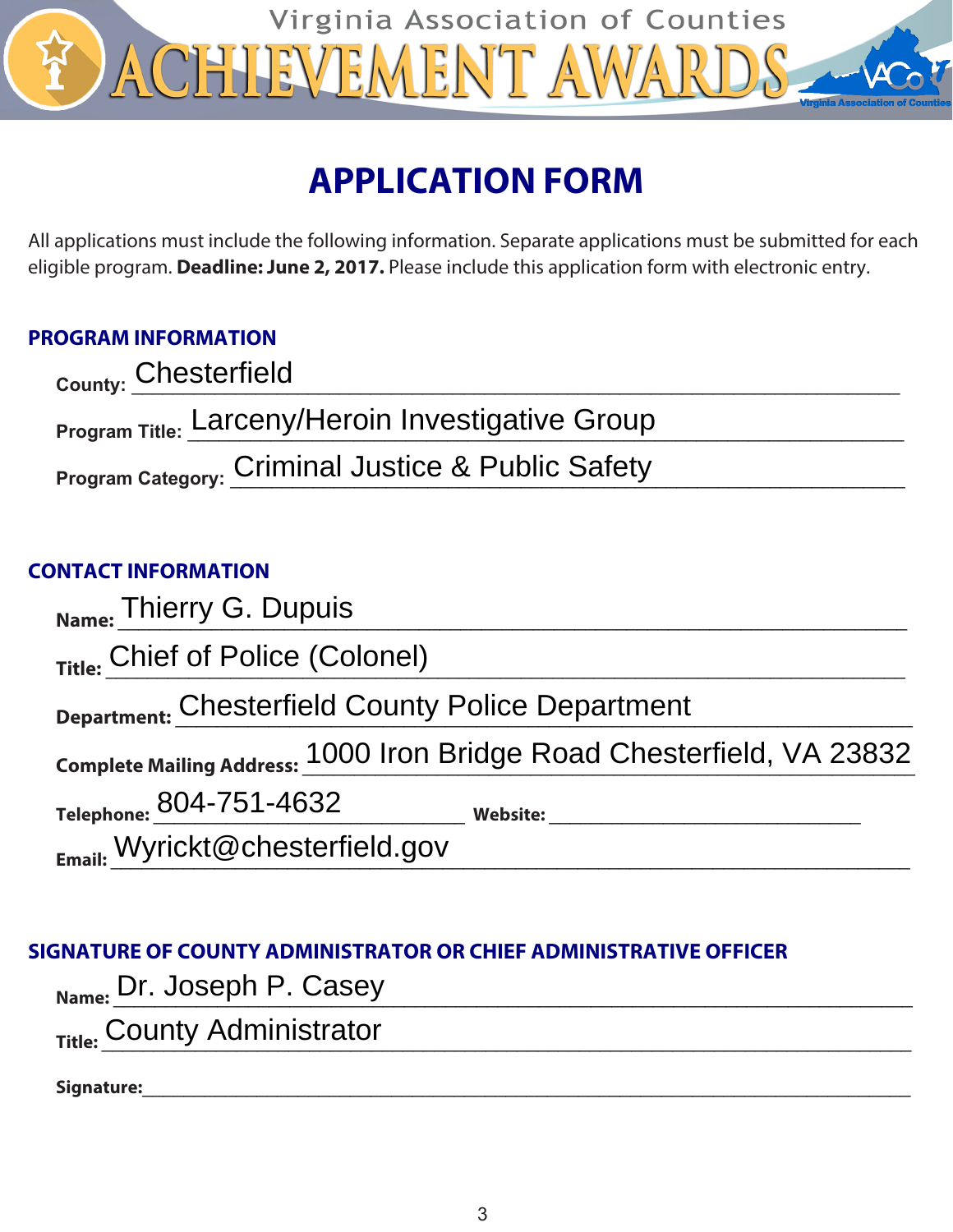

### Virginia Association of Counties

### Achievement Awards

## Larceny/Heroin Investigative Group

Submitted by

### Colonel Thierry G. Dupuis

Chief of Police

Chesterfield County Police Department

Chesterfield County, Virginia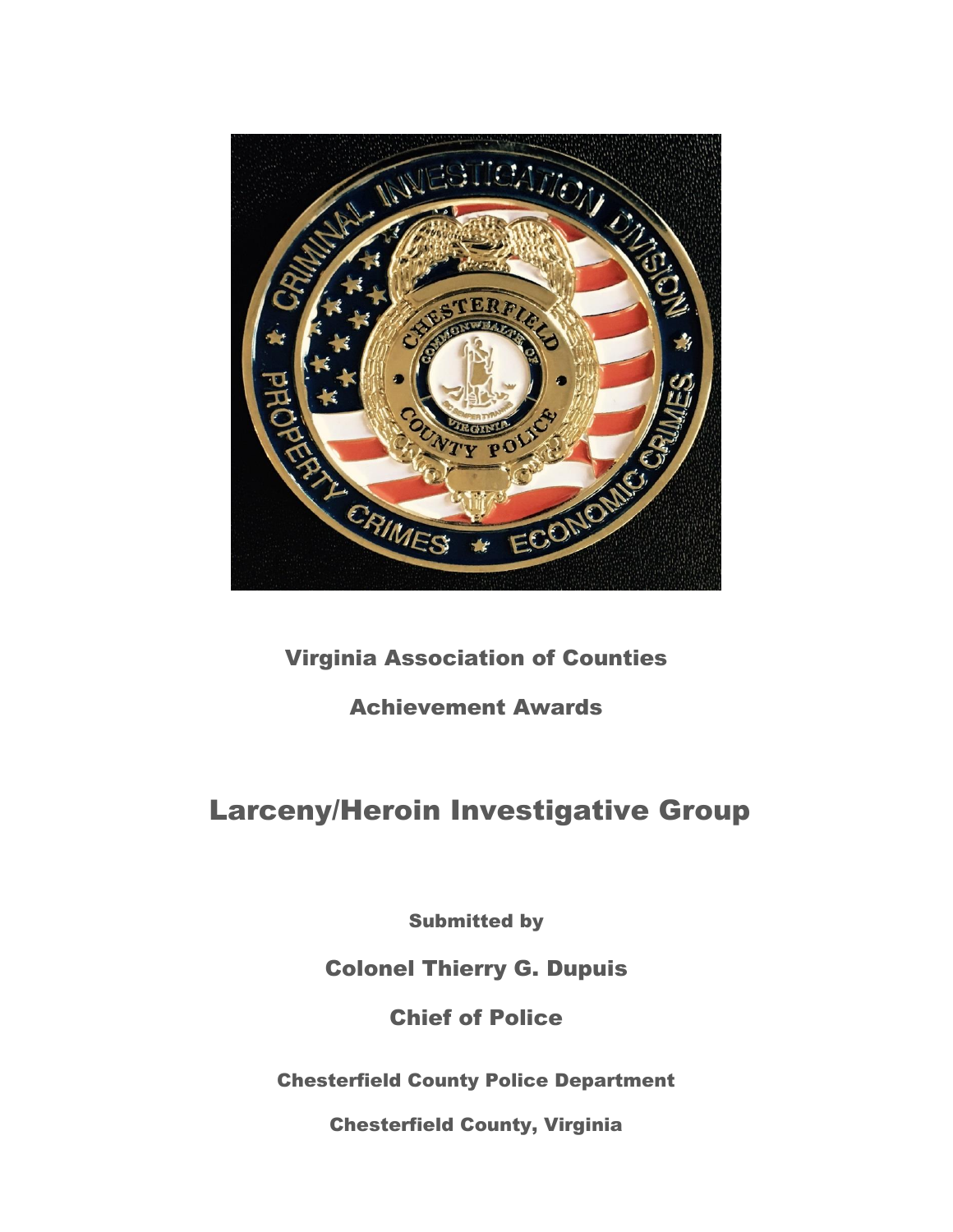#### **The Problem or Need for the Program**

In early February of 2016, the Chesterfield County Police Department experienced an unprecedented number of opioid based overdoses and deaths. This caused an immediate impact on police department resources from our initial response to the investigation. In our immediate response, we notified all media outlets and our Metro Richmond partners of the spike in opioid overdoses. We assigned Special Enforcement Team members from our Uniform Operations Bureau to meet our investigative response needs while meetings were conducted with our Metro Richmond Law Enforcement Partners to assess and confront the impact to the region.

#### **Overview of the Program**

Our department reacted quickly and decisively to address the national opioid overdose epidemic. A holistic approach was adopted to address this epidemic through a four prong approach of education, prevention, treatment, and enforcement. Our department conducted external meetings and internal meetings with Mental Health/Social Services, Chesterfield County Sheriff's Office, Chesterfield County Fire/EMS and SAFE (Substance Abuse Free Environment). Internally our department and detectives identified an increase in larceny from automobiles and shoplifting cases which could be linked to opioid addicts supporting their habits including one bank robbery in 2016. From this data, the Larceny/Heroin Investigative Group was formed. Their mission is to enhance existing/or create working relationships with community members and businesses to identify and arrest individuals. At the same time they are the conduit to social service organizations when the investigation reveals the suspect is supporting their addiction through criminal activity.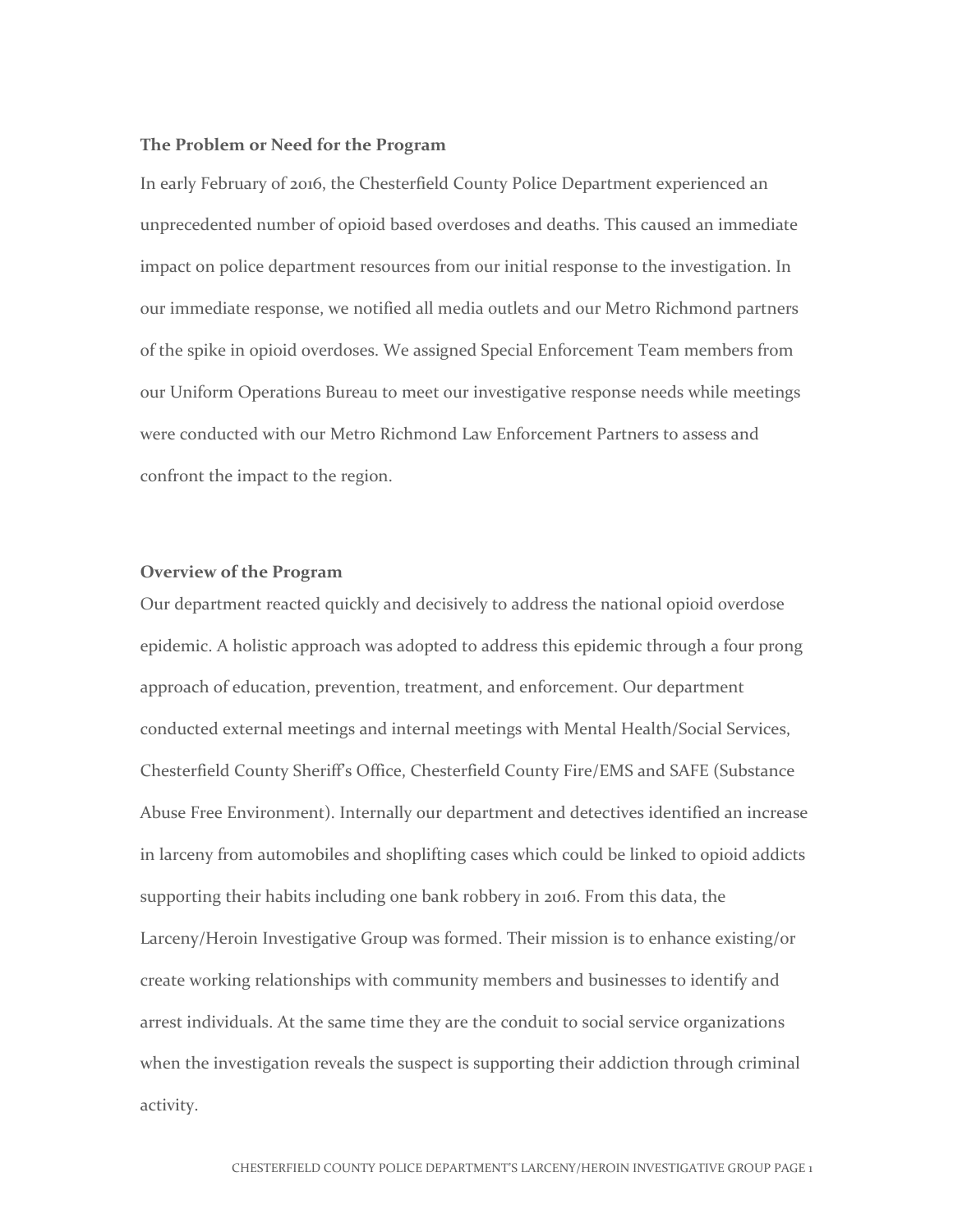The following excerpt from "Heroin in Distress," by *Chesterfield Observer* Reporter Ben Orcutt captures the transition of heroin users and the impact on the Chesterfield Police Department's resources needed to address this opioid addiction epidemic in March of 2016.

> **The heroin spike has forced the police department to reallocate manpower. Five patrol officers, a sergeant and two detectives have been reassigned to fighting the epidemic.**

> **The surge in heroin use has had a ripple effect on the department. Some heroin addicts are resorting to petit larceny crimes in order to support their \$60 to \$100 daily habits, Hensley added. The street value of one gram of heroin is about \$120, Hensley said, which amounts to several hits of the drug. Many of those who use heroin are "user-dealers," he said.**

**The police department also is partnering with county social services, mental health, the Sheriff's Office and other local and state agencies to help stem the tide of heroin use.**

**"We've taken on this holistic approach now, trying to address this issue because we know we aren't going to be able to arrest our way out of it," Hensley said.**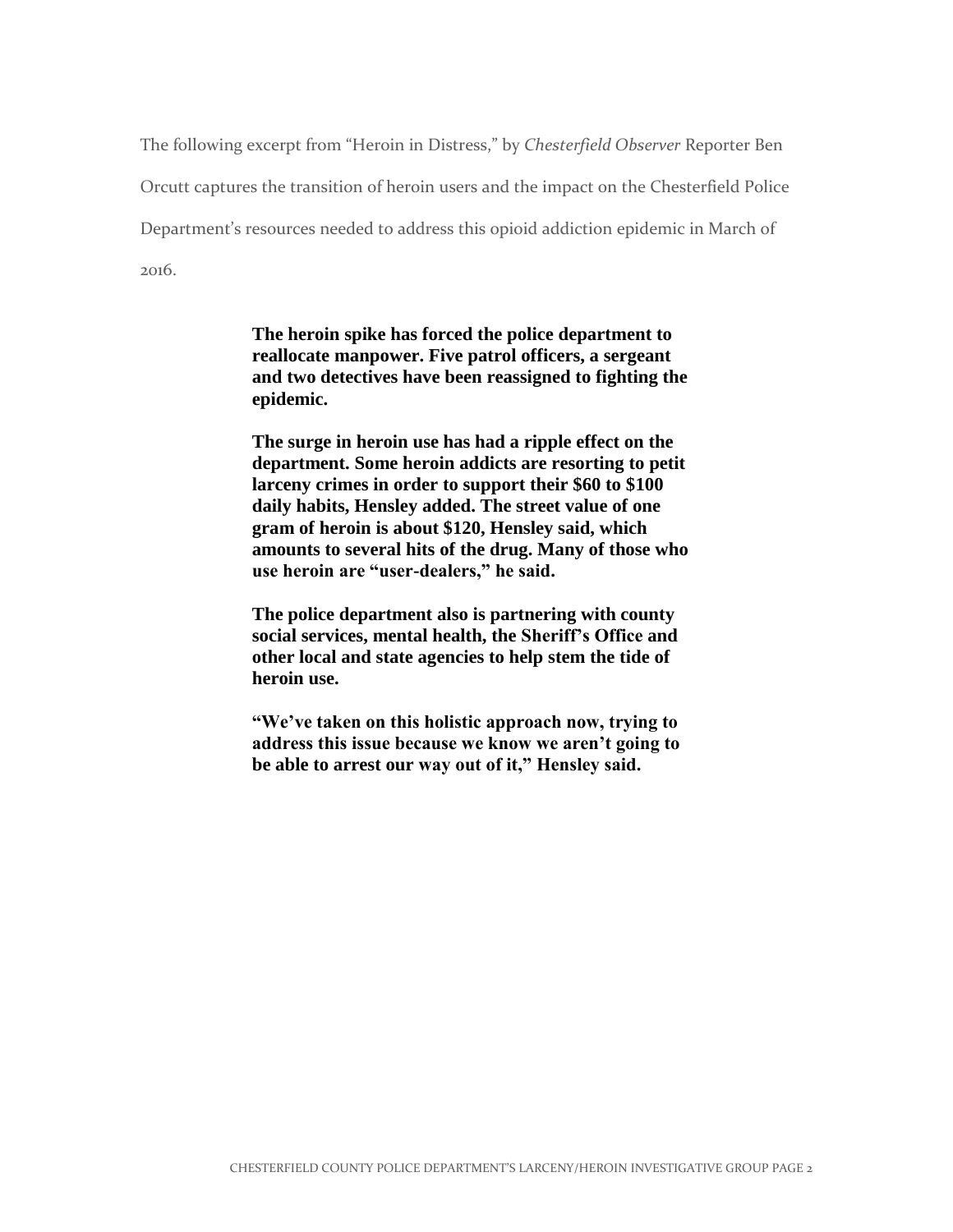#### **Current Program**

Currently four detectives from the Chesterfield County Police Crimes Against Property Unit are assigned to the Larceny/Heroin Investigative group. This assignment is in addition to their normal property crime zone responsibilities. These detectives have become the central hub for larceny from automobiles and shoplifting reports. This has created consistency in identifying those involved in this type of criminal activity while focusing on the arrest or interdiction of services for those in need of addiction treatment. As part of their mission, the Larceny/Heroin Investigative Group has enhanced our working relationship with our retail business partners by facilitating meetings and monitoring the loss prevention professionals' email group.

#### **Use of Technology**

No new technology was needed for implementation of the Larceny/Heroin Investigative Group. The creation of PD [LarcenyInvGroup@chesterfield.gov](mailto:LarcenyInvGroup@chesterfield.gov) was needed to better communicate with Richmond Metro business loss prevention professionals

#### **The Cost of the Program**

Program cost are currently zero. The initial surge of resources required patrol officers to be paid detective pay during their assignment. Only one officer was assigned to the Larceny/Heroin Investigative Group for a three-month period.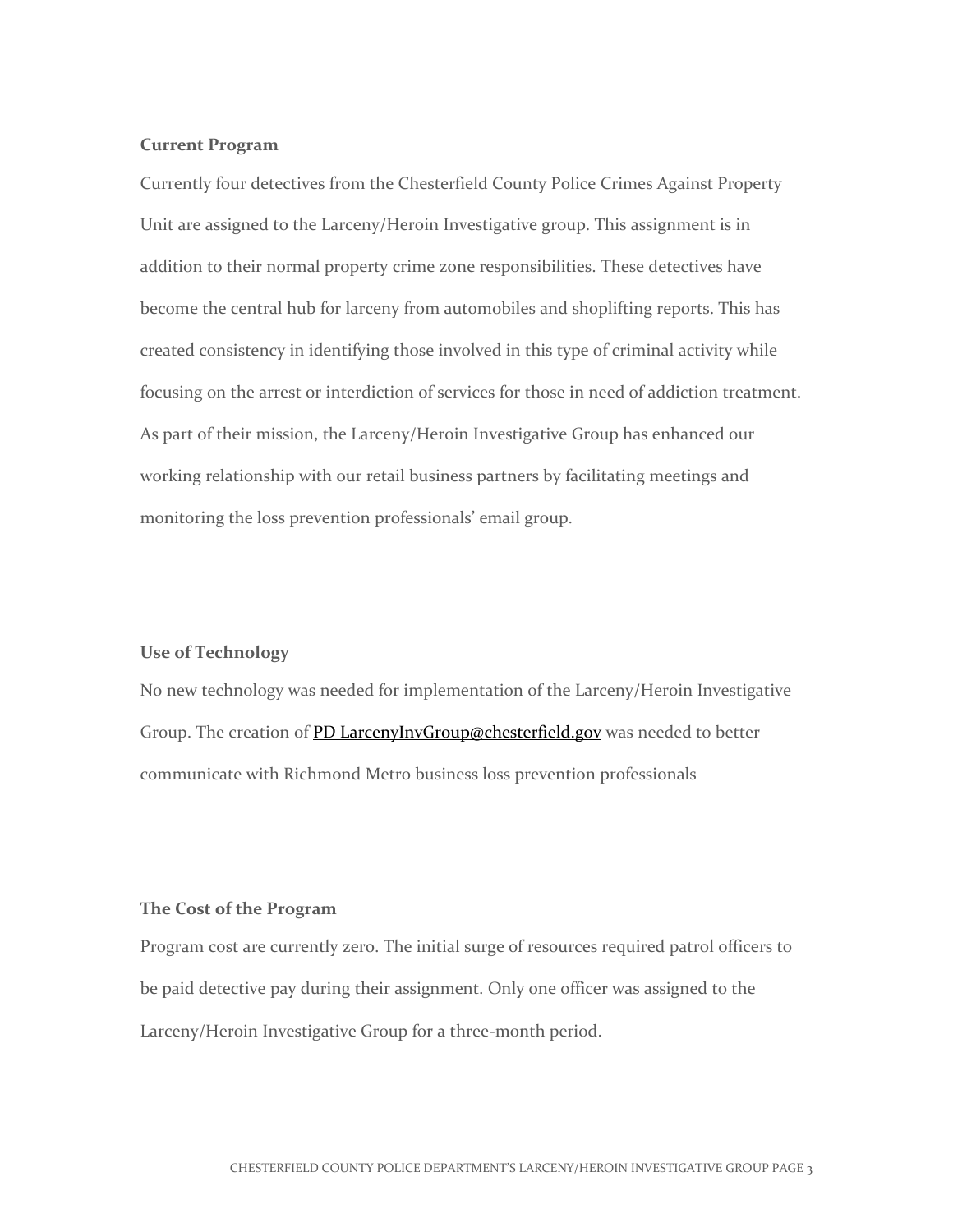#### **The Results/Success of the Program**

Within the first three months of the Larceny/Heroin Investigative Group being formed, they investigated 226 cases, successfully clearing 141 cases (62% clearance rate). The total loss to retail partners was estimated to be more than \$178,000 of which an estimated \$30,000 worth of merchandise was recovered. Over 50 people were identified and/or arrested who were provided treatment through the heroin resource card contacts created by our department with SAFE support or provided treatment through the Sheriff's Office HARP program. The group also created an email address specifically for Metro Businesses loss prevention professionals to share information at PD [LarcenyInvGroup@chesterfield.gov](mailto:LarcenyInvGroup@chesterfield.gov) which was an immediate success for sharing larceny suspect information in the Richmond Metro area and ultimately identifying opioid addicts in need of services.

This surge by our department and creation of the Larceny/Heroin Investigative Group had an immediate impact with the media, Metro Law Enforcement partners, County partners, Community Partners and Metro Businesses Loss Prevention Professionals.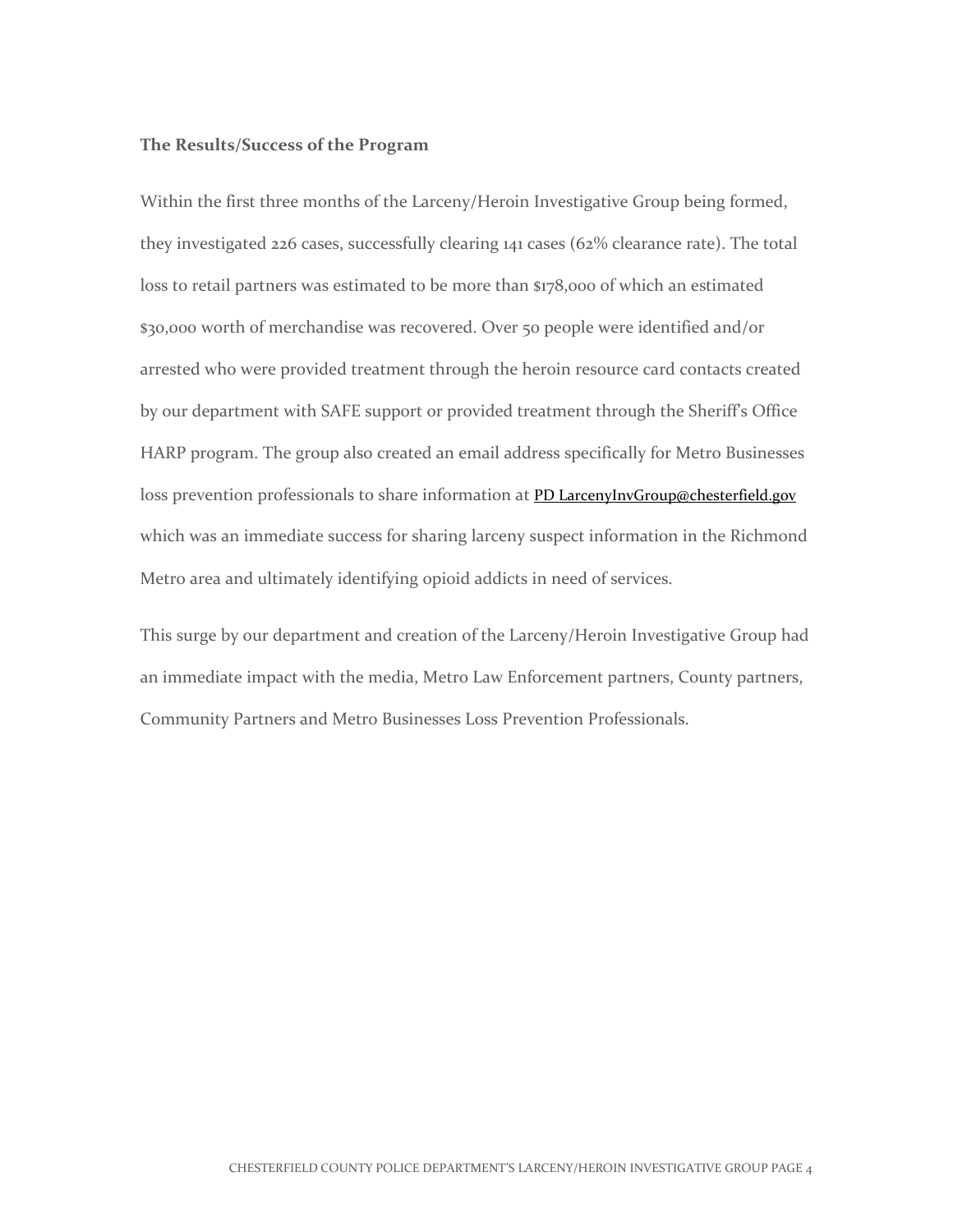The data has shown that even though some overdoses were related to fentanyl laced heroin, the 37 overdoses experienced in February 2016 dropped to 15 in March 2016, 10 in April 2016 with lows of 7 in July and 6 in August of 2016 (Per Graph below).



\*\* Note: Figures include both heroin and fentanyl overdoses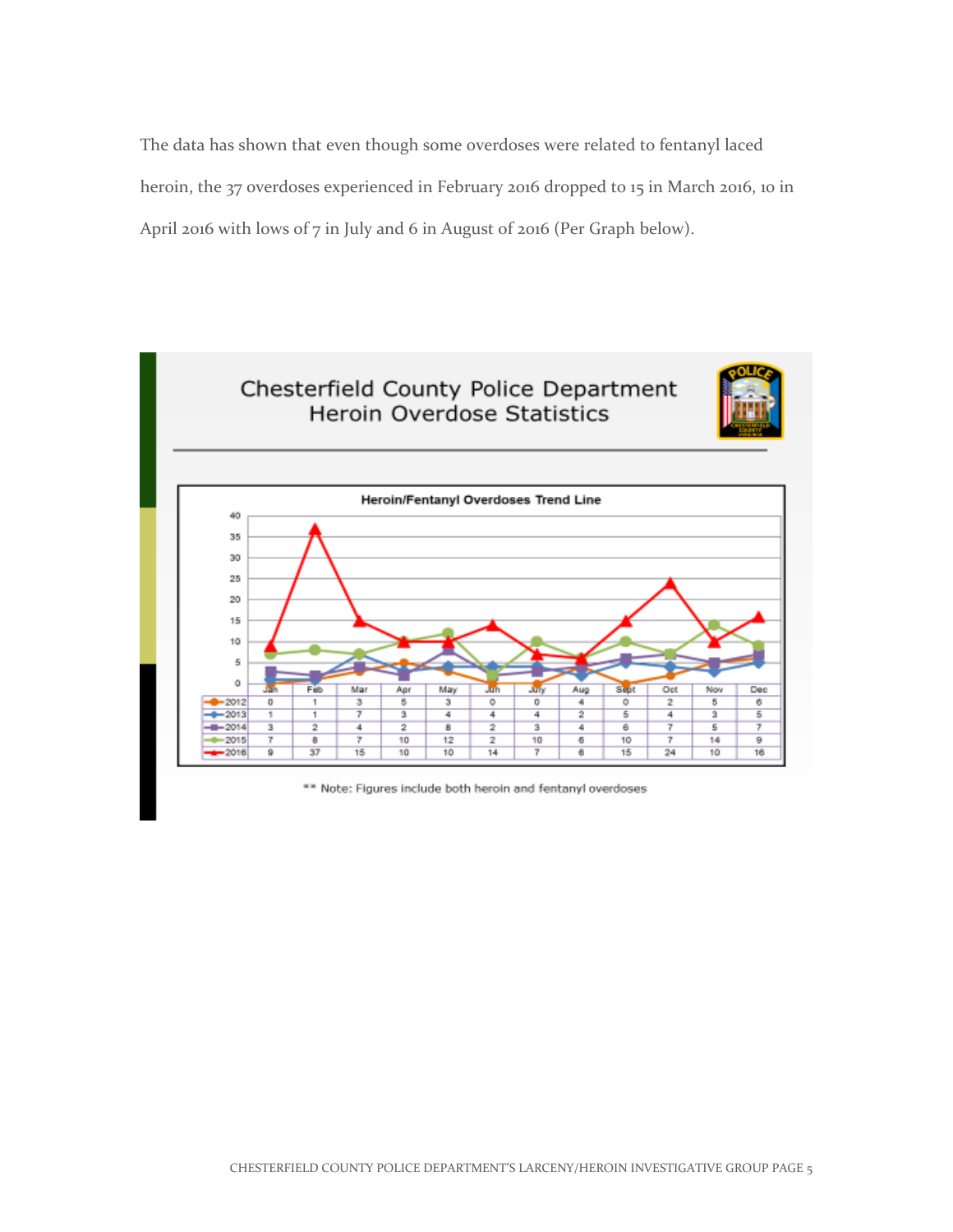In conjunction with our community partners supported by SAFE, a heroin resource card was created that could be distributed to addicts or families and friends of addicts in an effort to spread the word where addicts could find services and support. At the same time Chesterfield County Sheriff Karl Leonard implemented HARP (Heroin Addiction Recovery Program) at the Chesterfield County Jail for those inmates who wanted a chance to break the cycle of addiction.



| For Help, Call:                          |                    |
|------------------------------------------|--------------------|
| <b>Avenues to Wellness</b>               | (804) 497-4676     |
| <b>Chesterfield County Mental Health</b> |                    |
| <b>Support Services -Substance Abuse</b> | (804) 768-7318     |
| <b>Families Anonymous</b>                | (804) 657-7250     |
| Family Counseling Center for Recovery    | (804) 354-1996     |
| Family Intervention Center of Virginia   | $(804) 677 - 7728$ |
| <b>Hallmark Youth Care</b>               | (804) 784-2200     |
| <b>The Healing Place</b>                 | (804) 230-1217     |
| John Randolph Medical Center             | (804) 452-3282     |
| <b>McShin Foundation</b>                 | (804) 249-1845     |
| New Life for Youth                       | (804) 230-4485     |
| <b>NorthStar Community</b>               | 1 (800) 908-2377   |
| <b>Poplar Springs Hospital</b>           | (804) 733-6874     |
| Rams in Recovery (for VCU Students)      | (804) 828-9355     |
| Richmond Behavioral Health Authority     | $(804) 819 - 4100$ |
| <b>Richmond Intensive Outpatient</b>     | (804) 320-8032     |
| Rubicon                                  | (804) 359-3255     |
| <b>SAARA Center for Recovery</b>         | $(804)$ 762-4445   |
| Teen Challenge North Central Virginia    | (540) 286-2377     |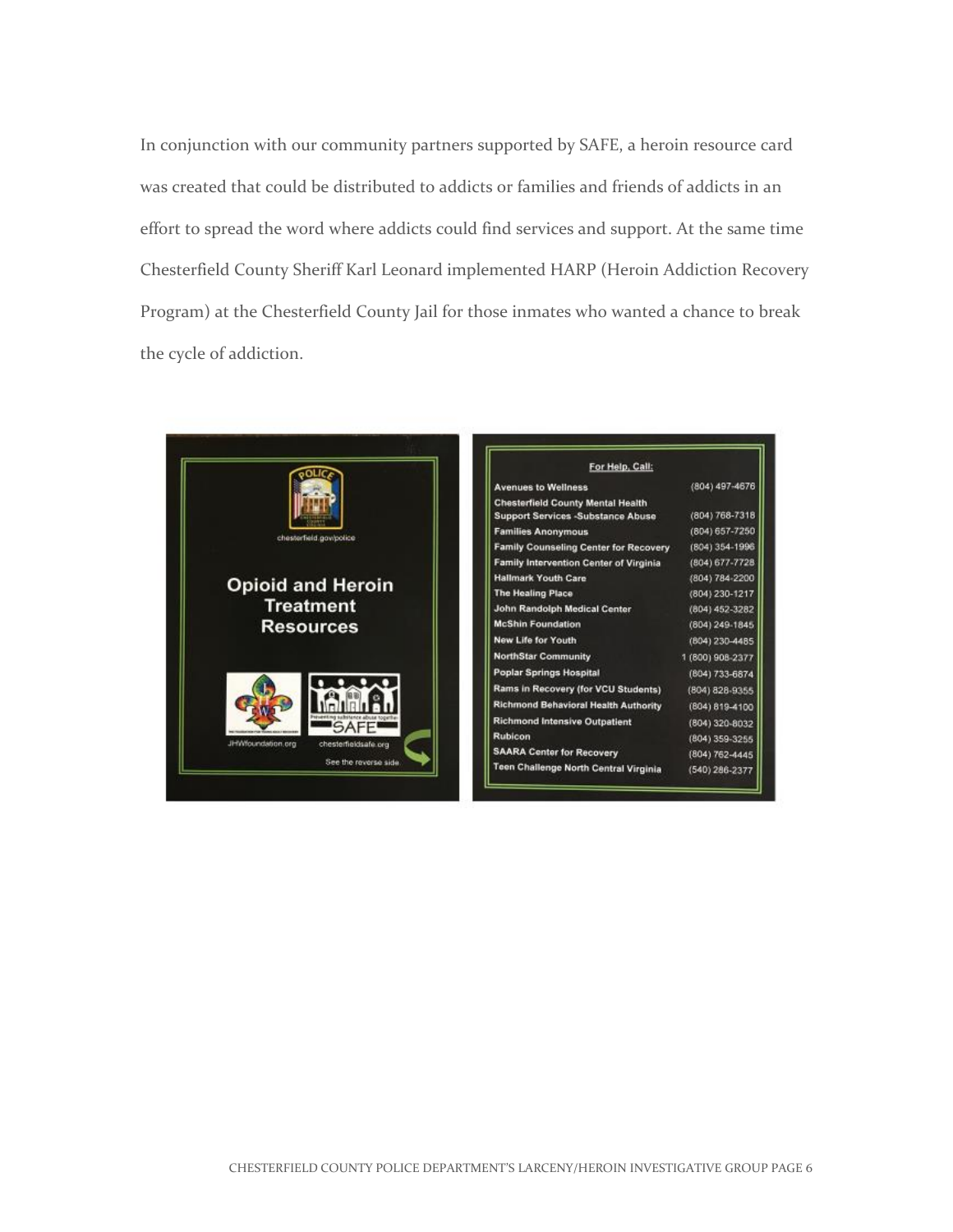The following WRIC8 News report "Chesterfield police explore new ways to combat heroin epidemic" by 8News Reporter Mark Tenia captures our department's vision of partnering with our community while specifically targeting the crime of shoplifting as an opportunity for intervention for those individuals suffering from addiction.

> **"We can't go at this alone, we can't arrest our way out, that's why we've involved all our community partners that we can," said Major Chris Hensley with Chesterfield County Police.**

> **In addition to SAFE, police have teamed up with retailers to help identify repeat shoplifters that are suspected of being heroin addicts.**

**"Things start to go sideways and they start committing crime to support their habit," said Hensley.**

**Hensley says police and loss prevention personnel will start handing out cards to suspected shoplifters and addicts before they are arrested or commit a crime. On the cards, the names and numbers of places around the area that can help with addiction. Police say it's an effort to stop petty criminals from overdosing or moving on to more serious and violent crimes like armed robbery.**

**"That's something that we're concerned about and we're trying to address this on the front end right now, because we're already seeing the transition into more violent crimes," said Hensley.**

**Hensley says they want to give the cards out to anyone willing to take them. They say if you have a friend or family member you suspect of being an addict, contact them so they can try and get that person help.**